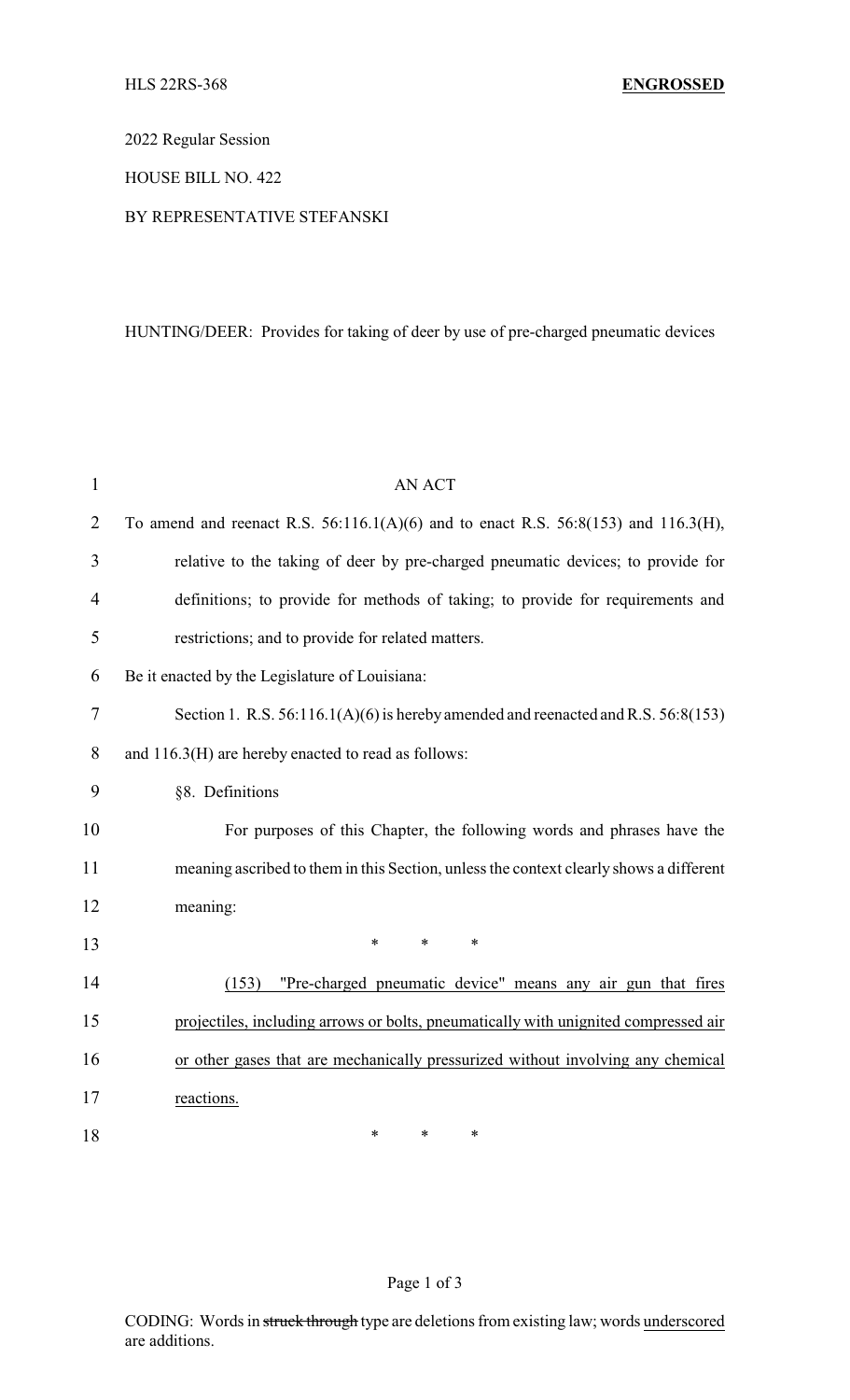| $\mathbf{1}$   | §116.1. Wild birds and wild quadrupeds; times and methods of taking; penalties          |  |  |  |
|----------------|-----------------------------------------------------------------------------------------|--|--|--|
| $\overline{2}$ | Resident game birds, outlaw birds, game quadrupeds, and outlaw<br>А.                    |  |  |  |
| 3              | quadrupeds may be taken only in accordance with all of the following:                   |  |  |  |
| 4              | *<br>*<br>$\ast$                                                                        |  |  |  |
| 5              | (6) With a bow and arrow, crossbow, $\sigma$ r rifle, $\sigma$ r a handgun, pre-charged |  |  |  |
| 6              | pneumatic device, or falconry, or a shotgun not larger than a No. 10 gauge fired from   |  |  |  |
| 7              | the shoulder without a rest, except as otherwise provided in this Chapter.              |  |  |  |
| 8              | $\ast$<br>∗<br>∗                                                                        |  |  |  |
| 9              | §116.3. Special provisions applicable to deer and bear; times and methods of taking;    |  |  |  |
| 10             | penalties                                                                               |  |  |  |
| 11             | ∗<br>$\ast$<br>∗                                                                        |  |  |  |
| 12             | Deer may be taken with pre-charged pneumatic devices only in<br>Н.                      |  |  |  |
| 13             | accordance with the following:                                                          |  |  |  |
| 14             | (1) Pre-charged pneumatic devices must fire a projectile of at least thirty             |  |  |  |
| 15             | caliber in diameter and at least one hundred fifty grains in weight with a minimum      |  |  |  |
| 16             | muzzle velocity of eight hundred feet per second or any combination of bullet weight    |  |  |  |
| 17             | and muzzle velocity that produces muzzle energy of at least two hundred fifteen foot    |  |  |  |
| 18             | pounds of energy.                                                                       |  |  |  |
| 19             | (2) Arrows or bolts used with a pre-charged pneumatic device shall conform              |  |  |  |
| 20             | to the same standards and requirements as provided for in this Section and may be       |  |  |  |
| 21             | used to hunt deer only during modern firearm deer season.                               |  |  |  |
| 22             | Section 2. The Louisiana State Law Institute is hereby authorized and directed to       |  |  |  |
| 23             | renumber in consecutive sequence and to reorder the definitions in R.S. 56:8(153) in    |  |  |  |
| 24             | alphabetical sequence.                                                                  |  |  |  |